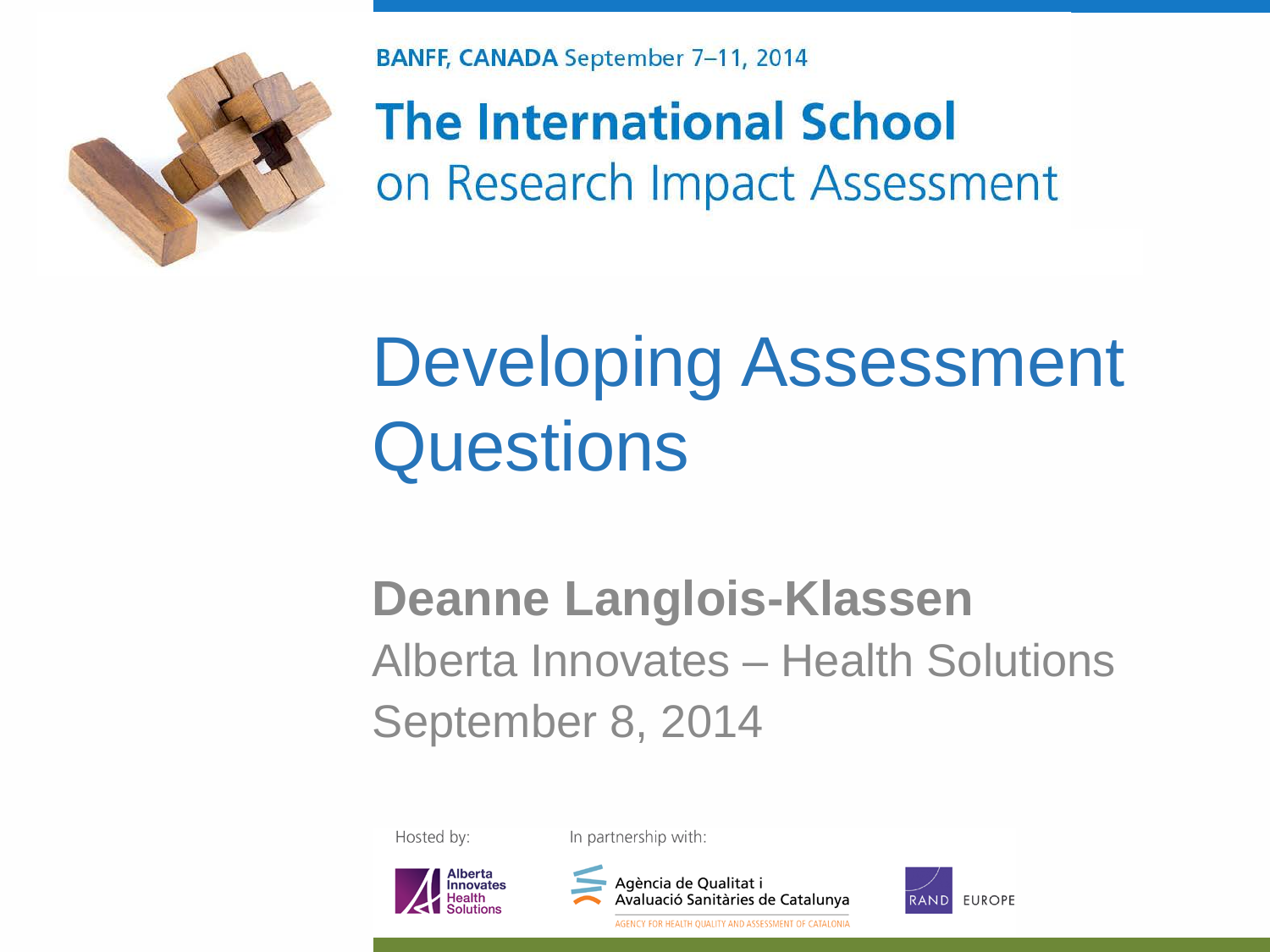#### Learning outcomes

- Describe what makes a good assessment question
- Identify the factors that should be taken into account when developing questions
- Write a question(s) that aligns with the purpose of the assessment
- Write specific assessment questions according to the framework, programme theory, and/or impacts of interest to the stakeholders

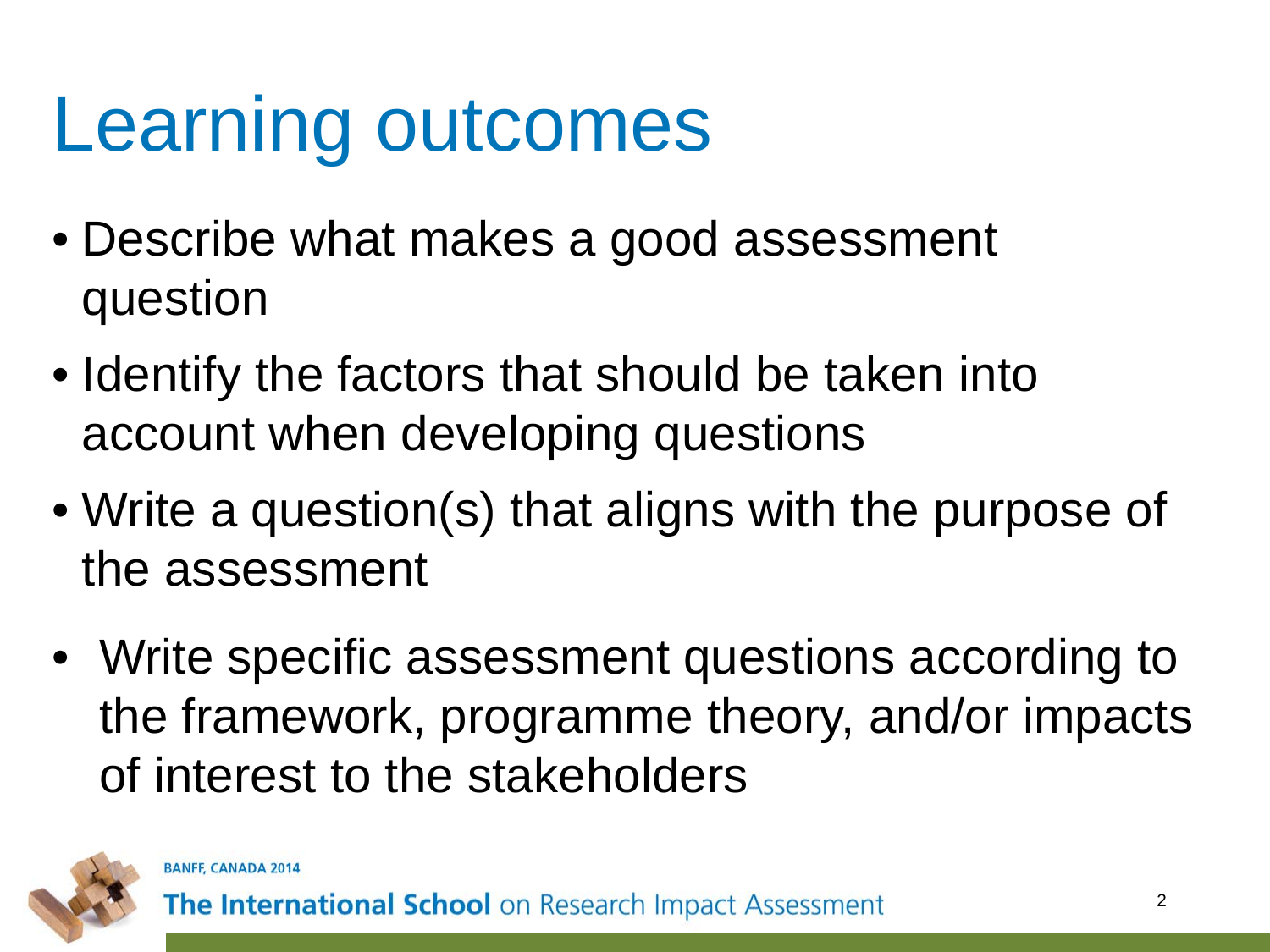#### *"The most serious mistakes are not being made as a result of wrong answers. The truly dangerous thing is asking the wrong question"*

Peter F. Drucker, *Men, Ideas and Politics* Harvard Business Review Press, 2010



**BANFF, CANADA 2014** 

The International School on Research Impact Assessment

.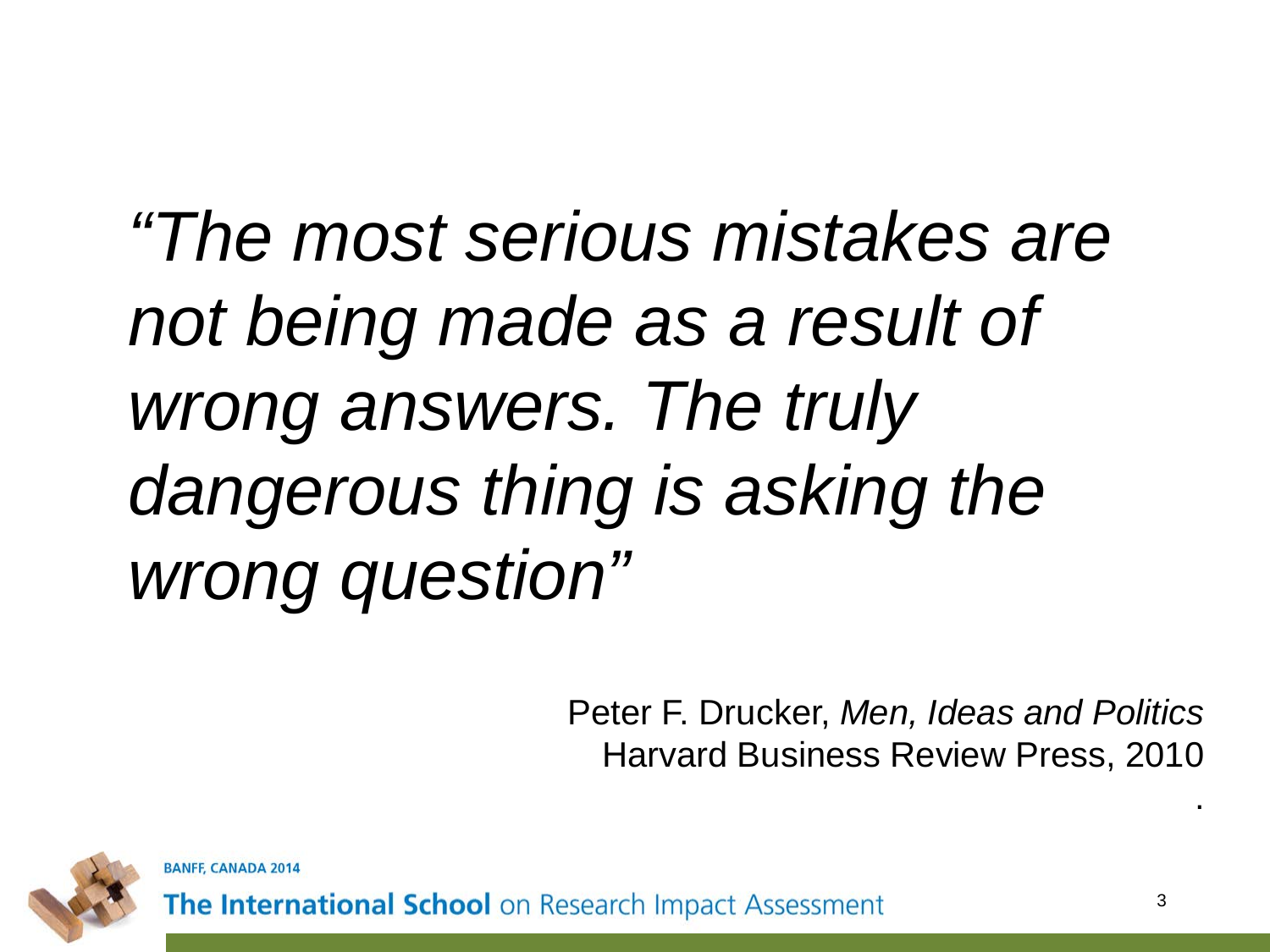#### Assessment questions

- Serve as a basis for essential discussions about who wants the answers and the intended use (purpose)
- Give structure to the assessment
- Facilitate appropriate & thoughtful planning





**BANFF, CANADA 2014**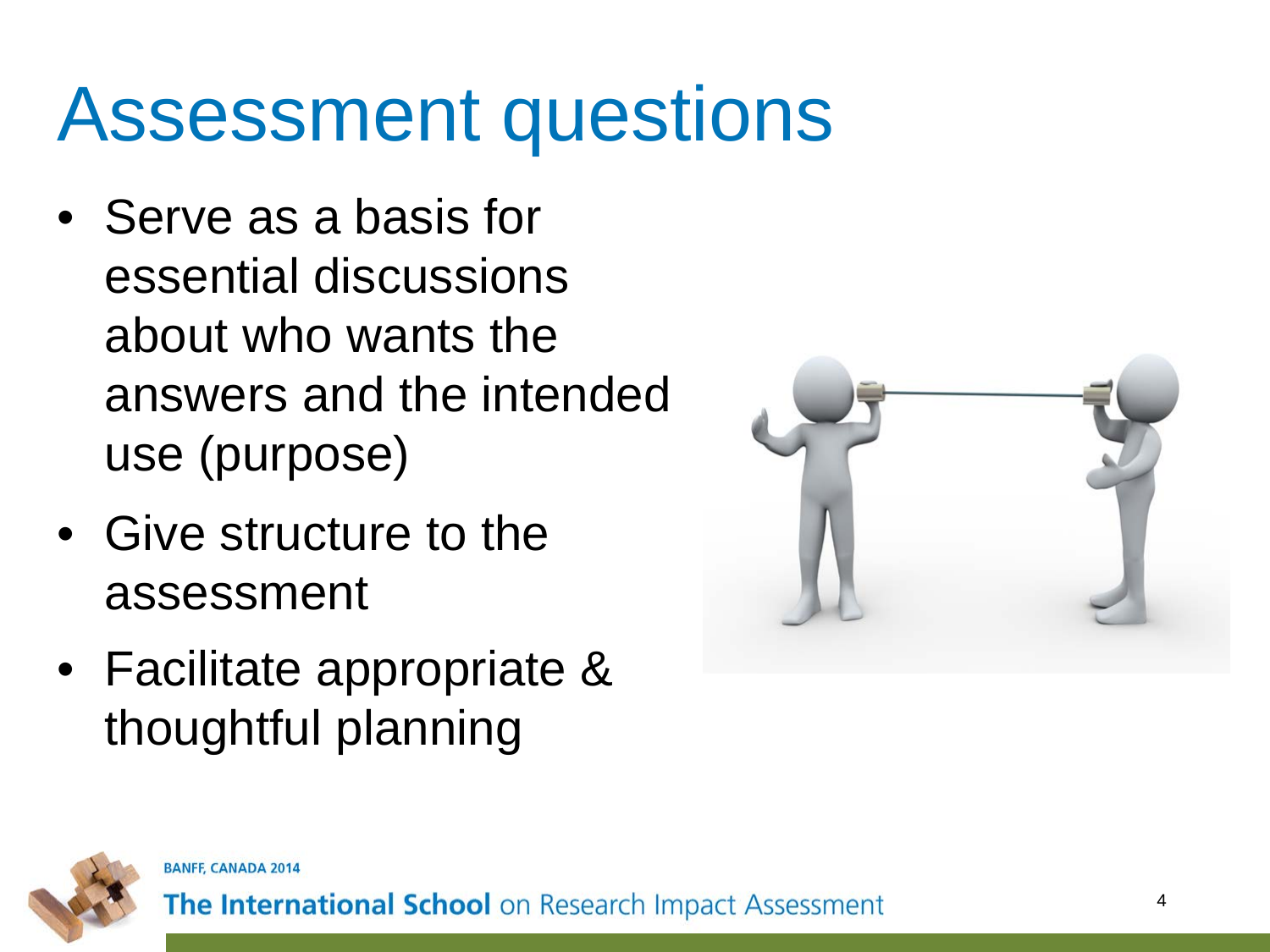But….

Developing assessment questions of relevance and quality is not without its challenges





**BANFF, CANADA 2014**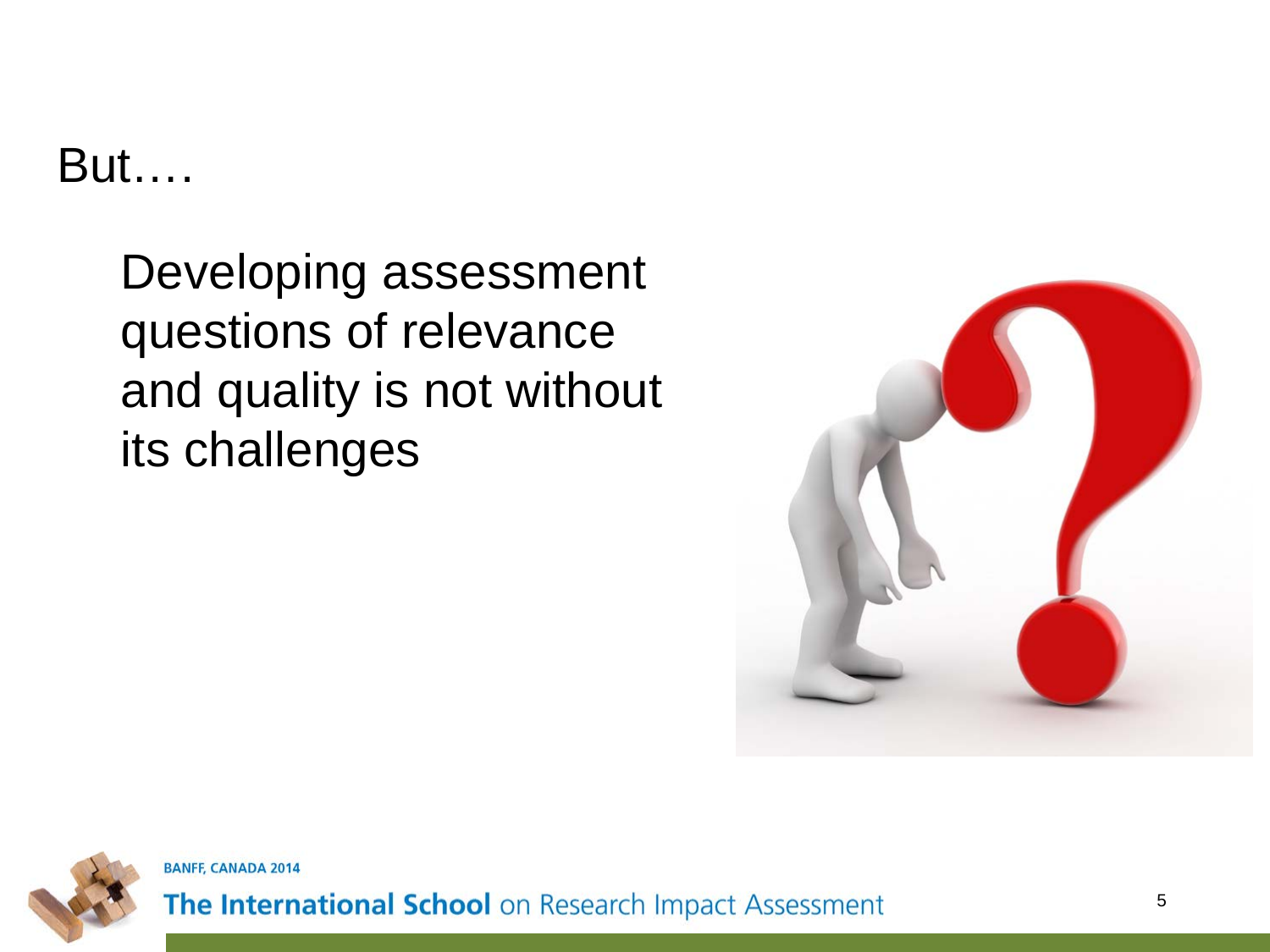# Process for developing questions

- Clarify the programme's objectives and what it intends to achieve
- Identify the assessment stakeholders and their needs
- Identify the purpose of the assessment
- List & prioritise the general questions of interest to the assessment stakeholders
- Determine which specific questions can be realistically addressed



BANFF, CANADA 20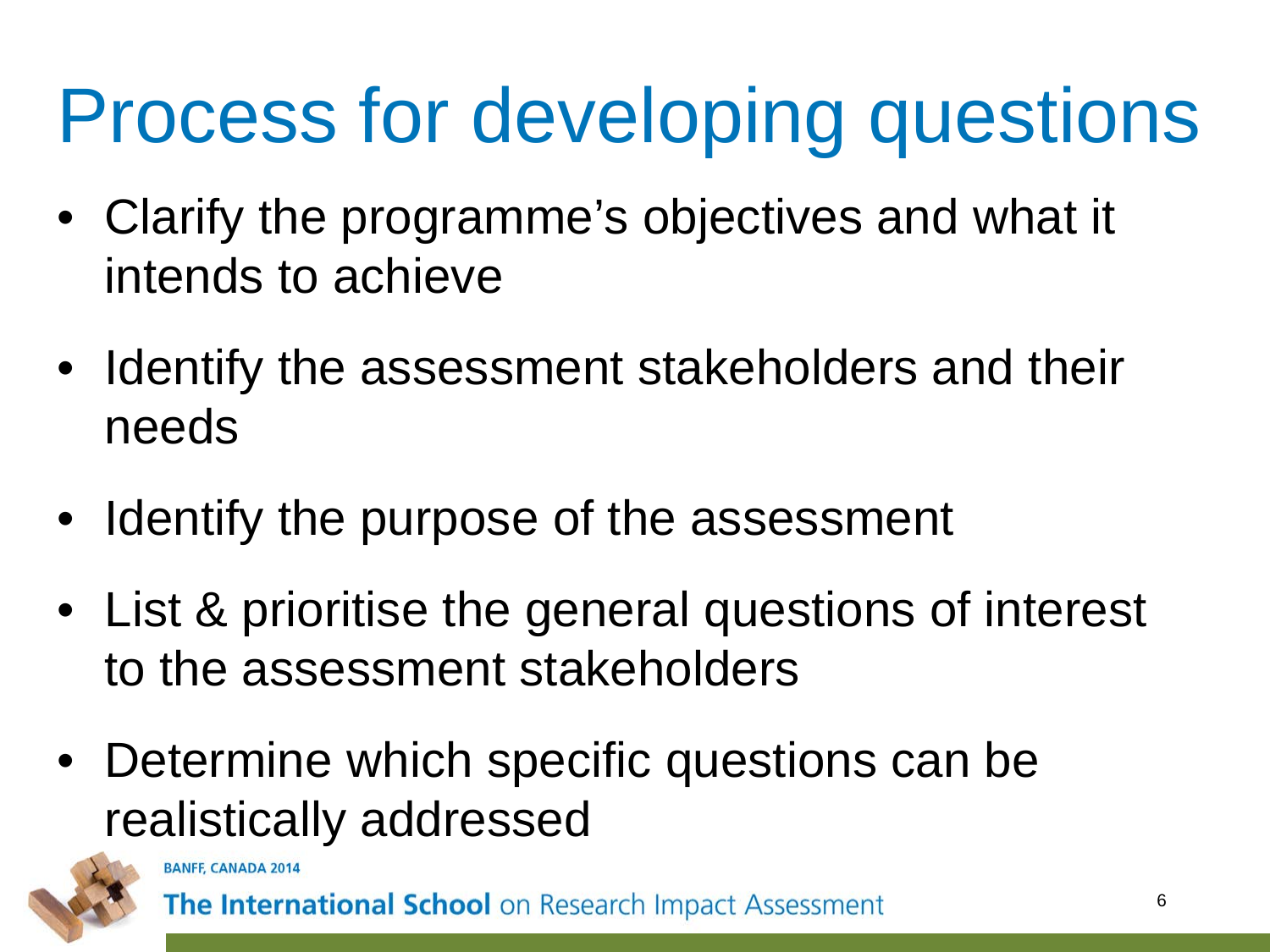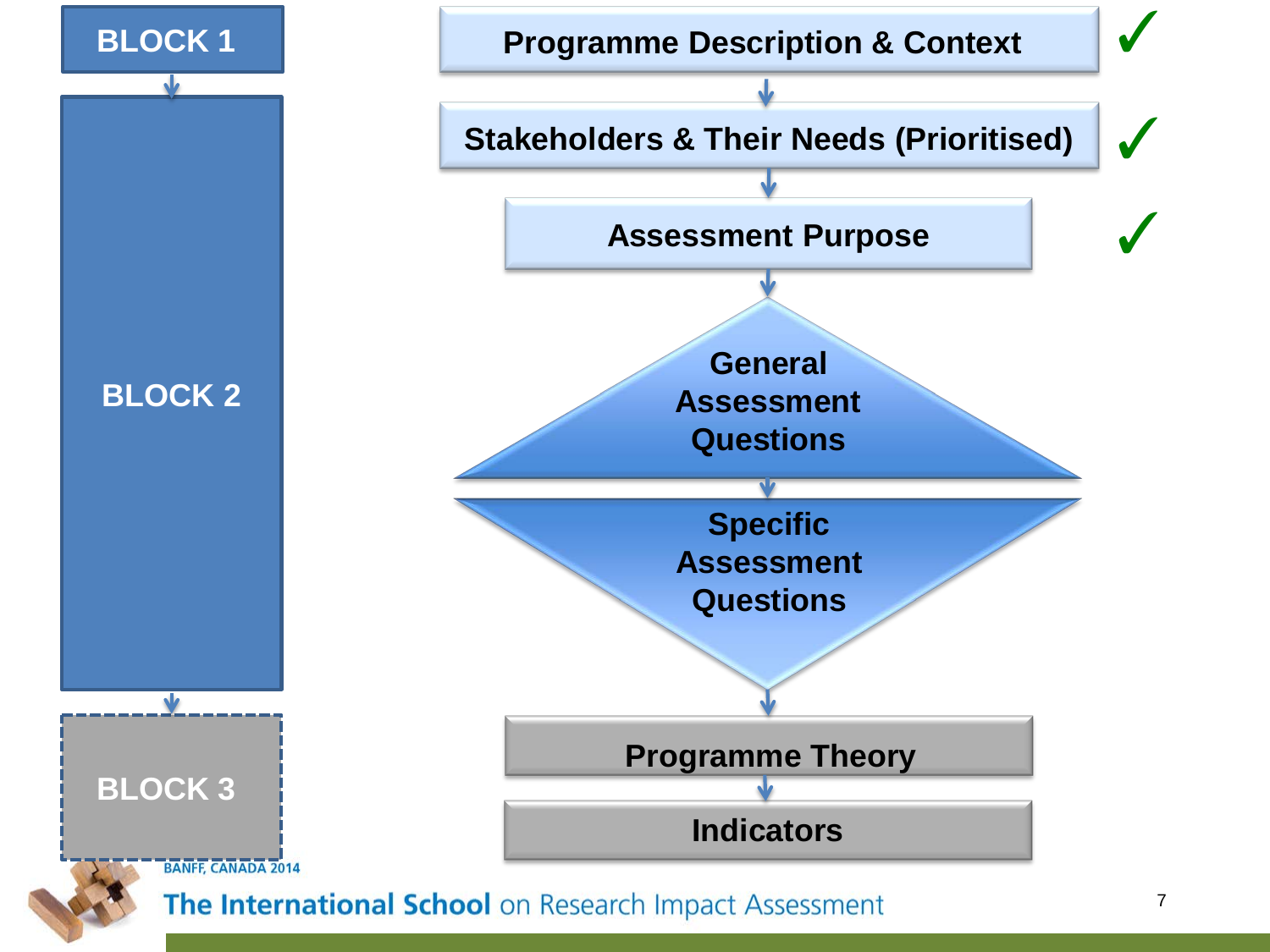#### General assessment questions

- Broad, overarching questions that the assessment stakeholders need answered in relation to the purpose(s) of the assessment
	- That is, what the assessment is expected to answer

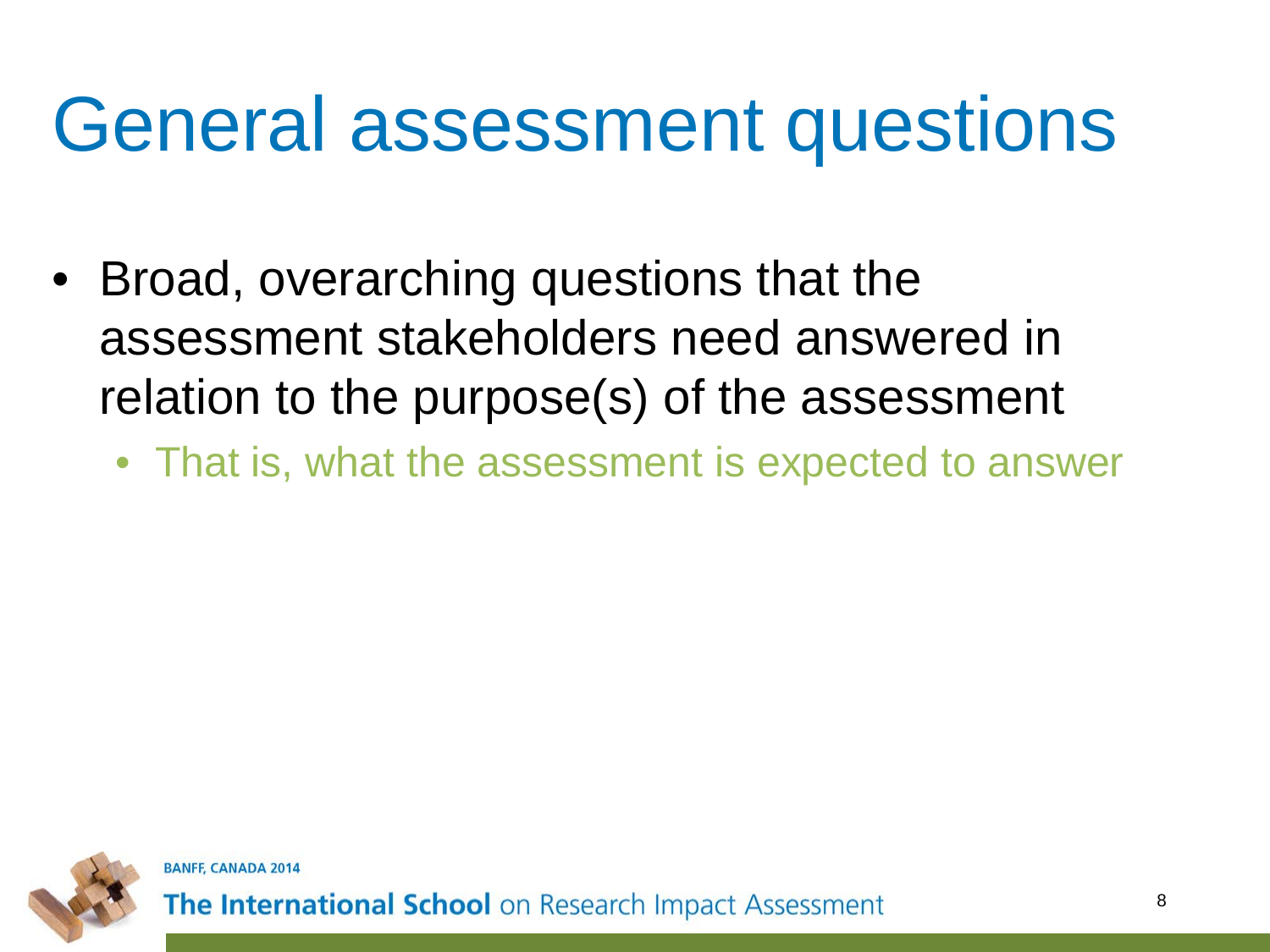# Several factors to take into account

- Purpose(s) of assessment
- Diversity of stakeholder perspectives
- Focus on programme performance areas at issue for the assessment stakeholders
- Availability of resources required to answer the questions
- Need to be responsive to the most important information needs



**BANFF, CANADA 2014** 

Evaluation: A Systematic Approach 7th Edition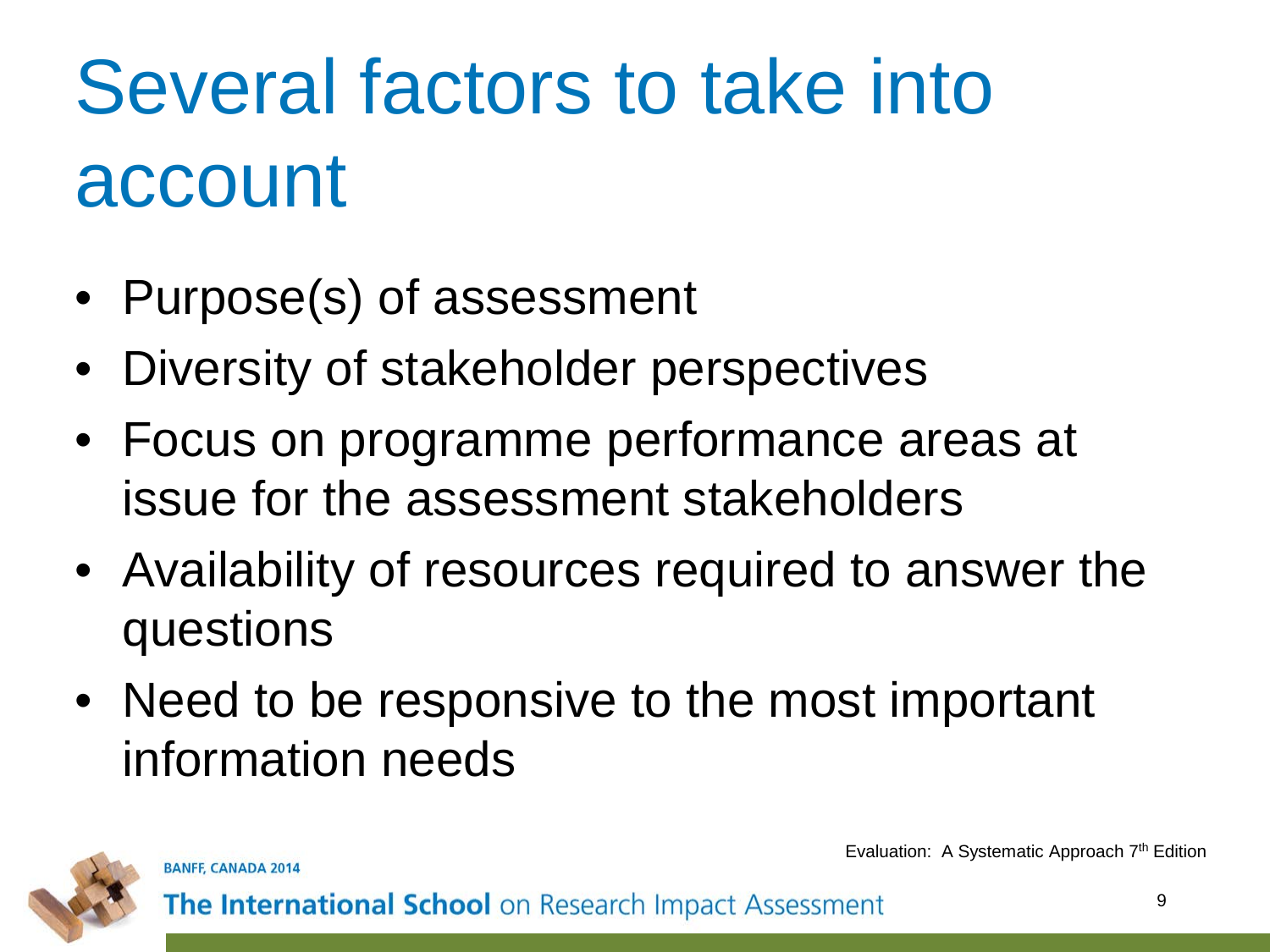#### Prioritise questions that:

- Focus on the purpose
- Are of importance to most assessment stakeholders
- Will be supported (and used) by the assessment stakeholders
	- Provide necessary information on important programme areas



Image courtesy of FreeDigitalPhotos.net

• Can be answered with available resources & on time



**BANFF, CANADA 2014**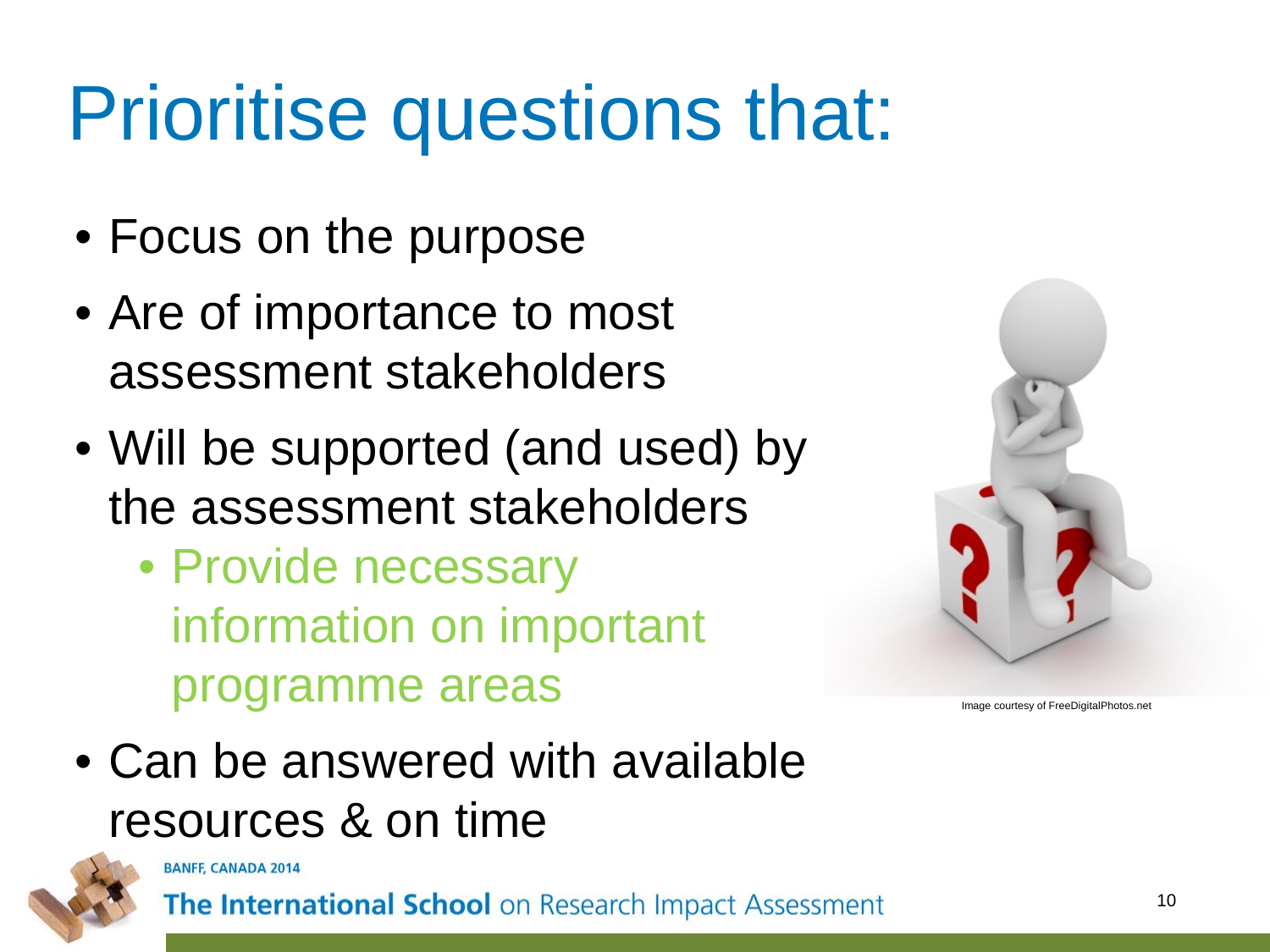# 'Good' questions

- Relevant
- Reasonable/appropriate
- Answerable
- Associated with some criteria by which performance can be judged



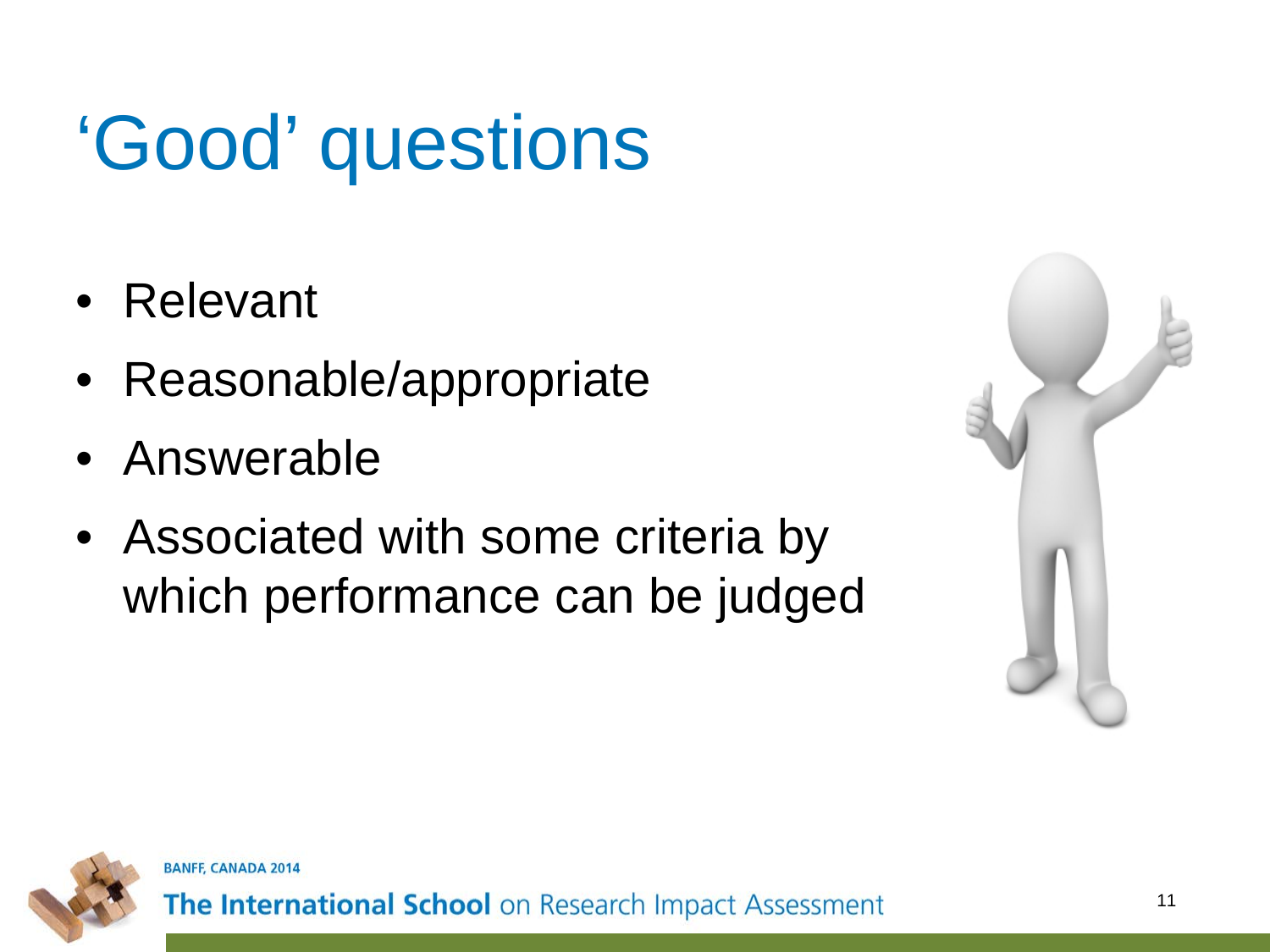# 'Not-so-good' questions

- Irrelevant to stakeholder needs
- Unrelated to actual programme activities
- Ambiguous or vague terms
- Few observable indicators available
- Insufficient criteria on which to judge performance
- Requires more resources, time & expertise than is available



**BANFF, CANADA 2014** 

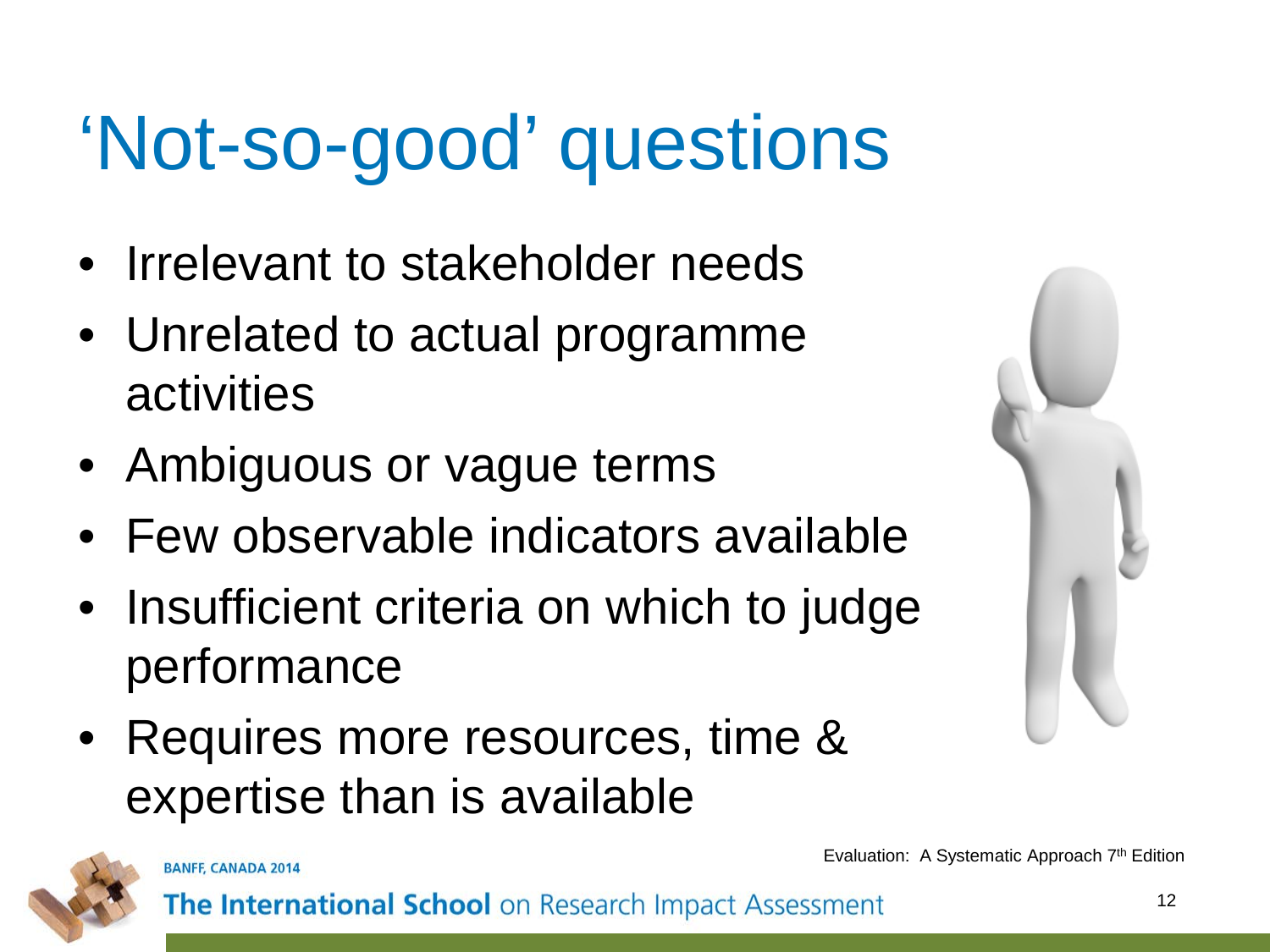# Examples of general impact assessment questions

- How well is the programme producing the expected impacts?
- What unintended impacts occurred?
- What factors helped and hindered the achievement of the impacts?
- Should the programme be continued or discontinued?

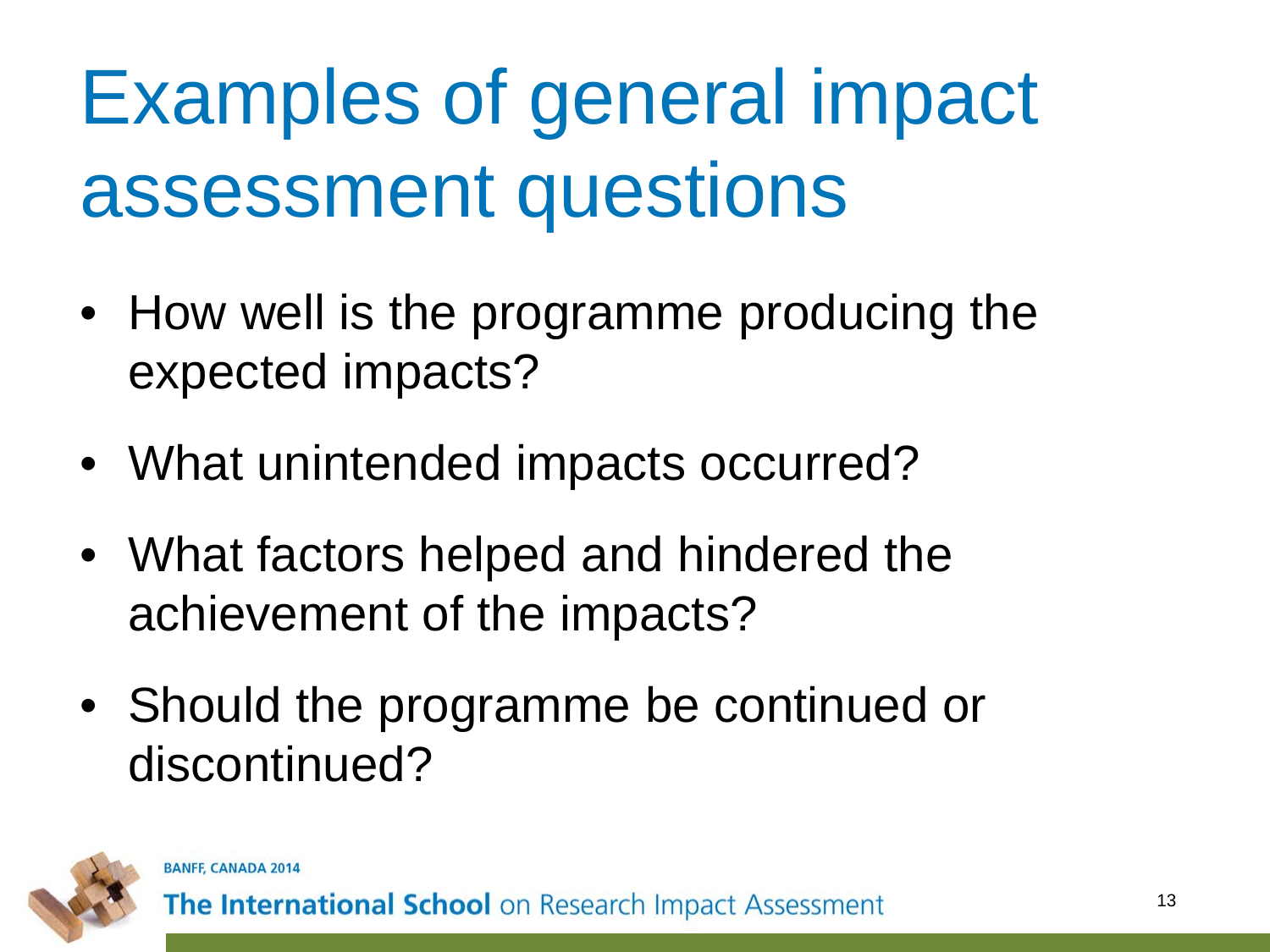# Learning activity



- Review the list of general assessment questions for Phase 1 of the *arc* case example
- For each question, identify the primary assessment purpose (i.e. 4As)
- 5 minutes



**BANFF, CANADA 2014**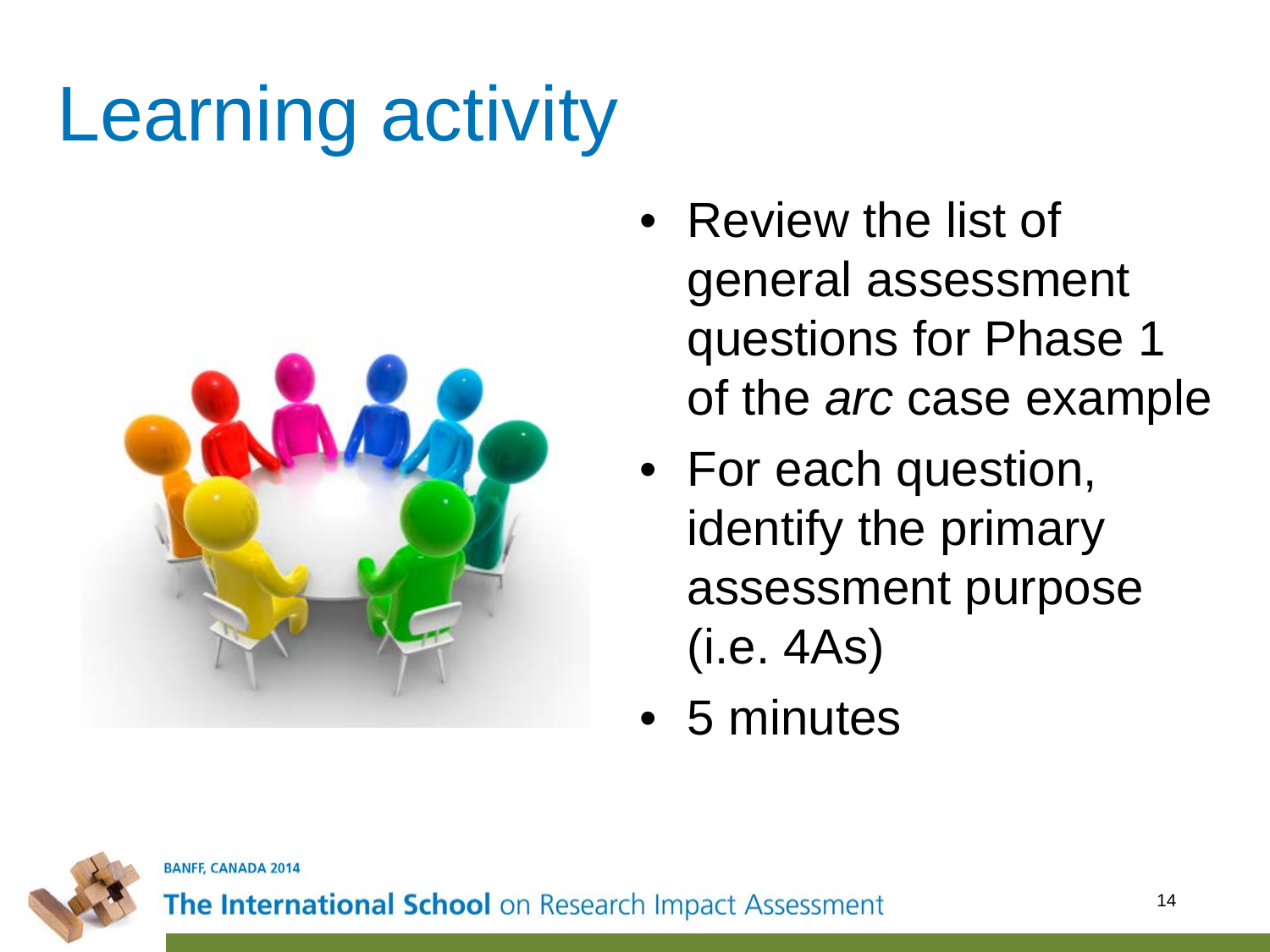#### Specific assessment questions

• A set of specific questions are identified for each (prioritised) general question that, when answered, fulfill the purpose of the assessment



Image courtesy of David Castillo Dominici/FreeDigitalPhotos.net



**BANFF, CANADA 2014**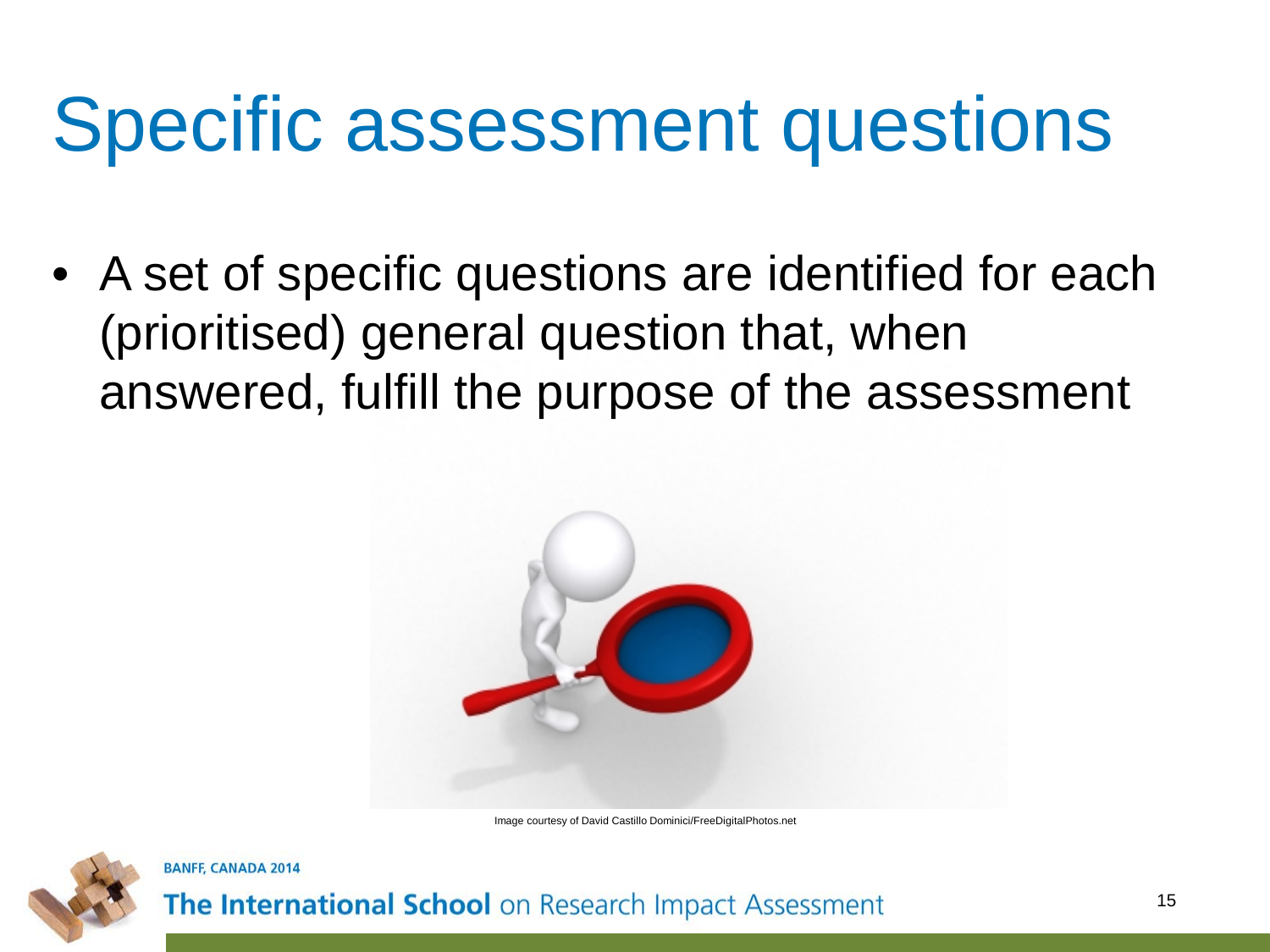# Considerations for developing quality specific questions

- Purpose of assessment
- Available resources
- Alignment to programme activities and what the programme can realistically hope to accomplish
- Specify the target of inquiry
- Will inform indicator selection





**BANFF, CANADA 2014**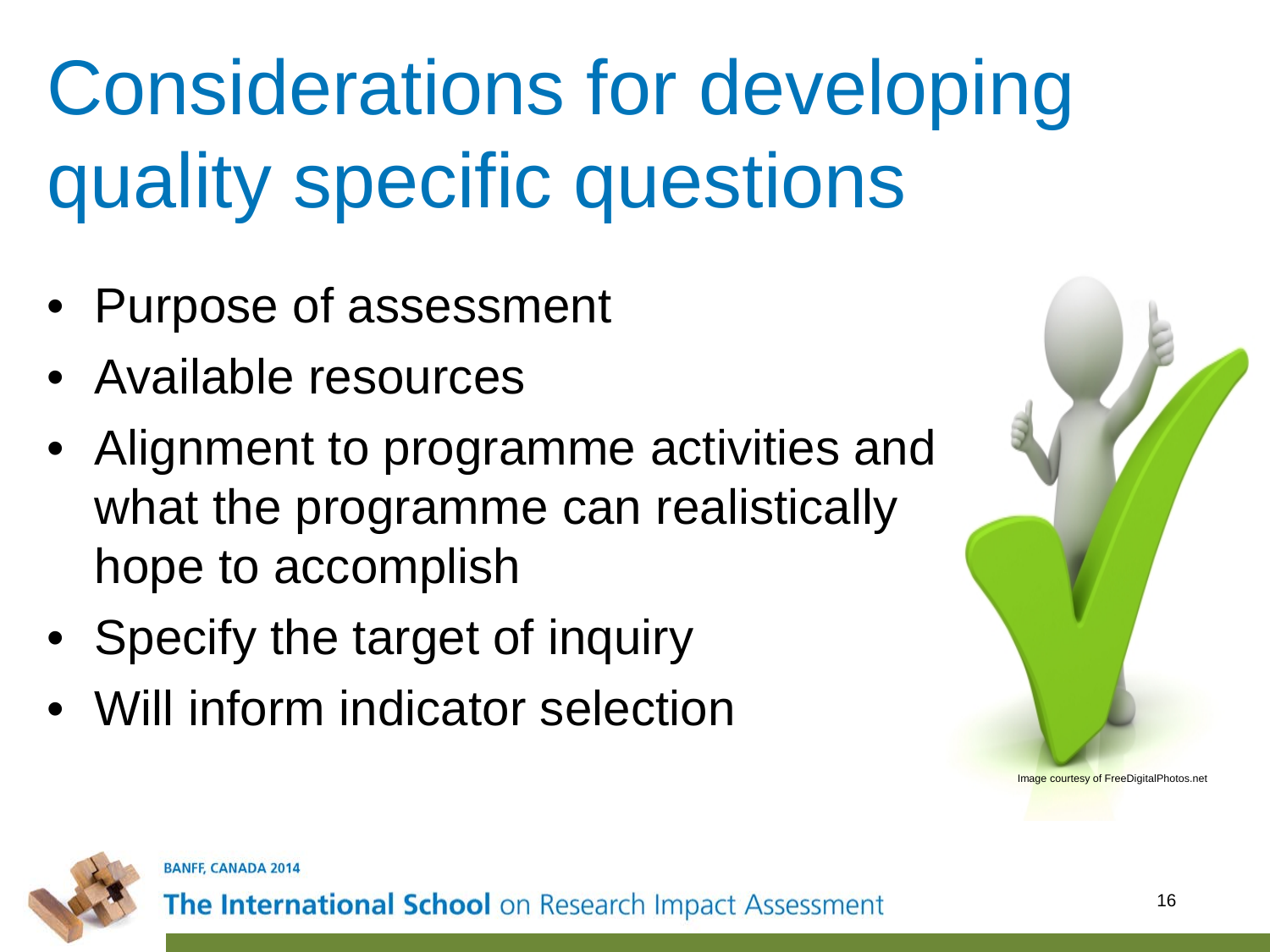# Developing specific questions

- Use the programme theory to identify the aspects of the programme that are most essential to the performance issue raised by each general question
	- Increases likelihood of the specific questions being important and relevant to the programme and assessment stakeholders





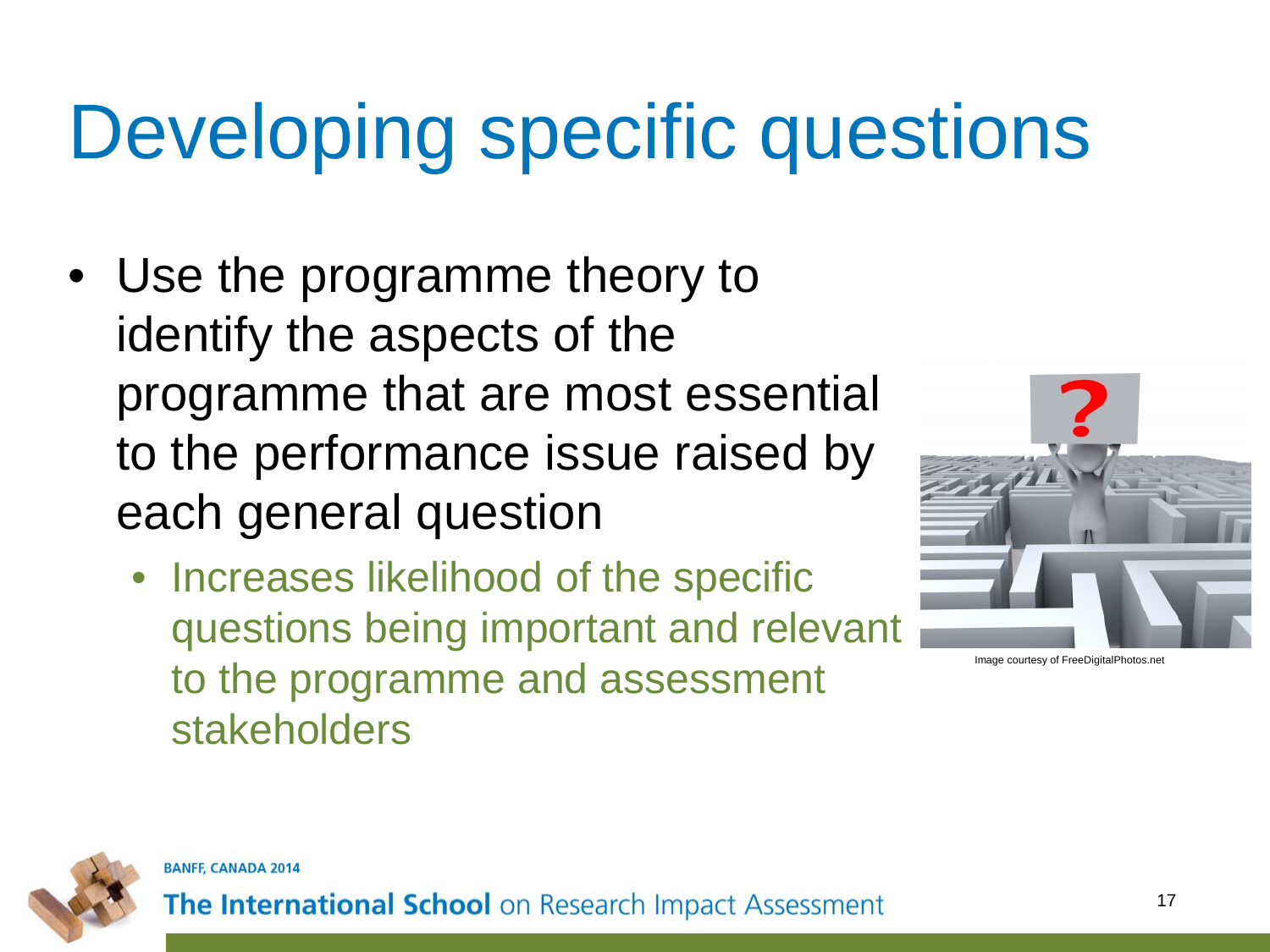# Examples of specific impact assessment questions

| <b>General Question</b> | <b>Specific Question</b>       | <b>Target of Inquiry</b> |
|-------------------------|--------------------------------|--------------------------|
| How well is the         | How much quality (peer-        | Publication              |
| programme               | reviewed) knowledge has been   | productivity             |
| advancing               | produced?                      |                          |
| knowledge?              | How has the published          | Community                |
|                         | knowledge affected the         | uptake                   |
|                         | research community?            |                          |
|                         | In what fields are the         | Specialisation or        |
|                         | researchers producing the most | strategic                |
|                         | knowledge?                     | alignment                |

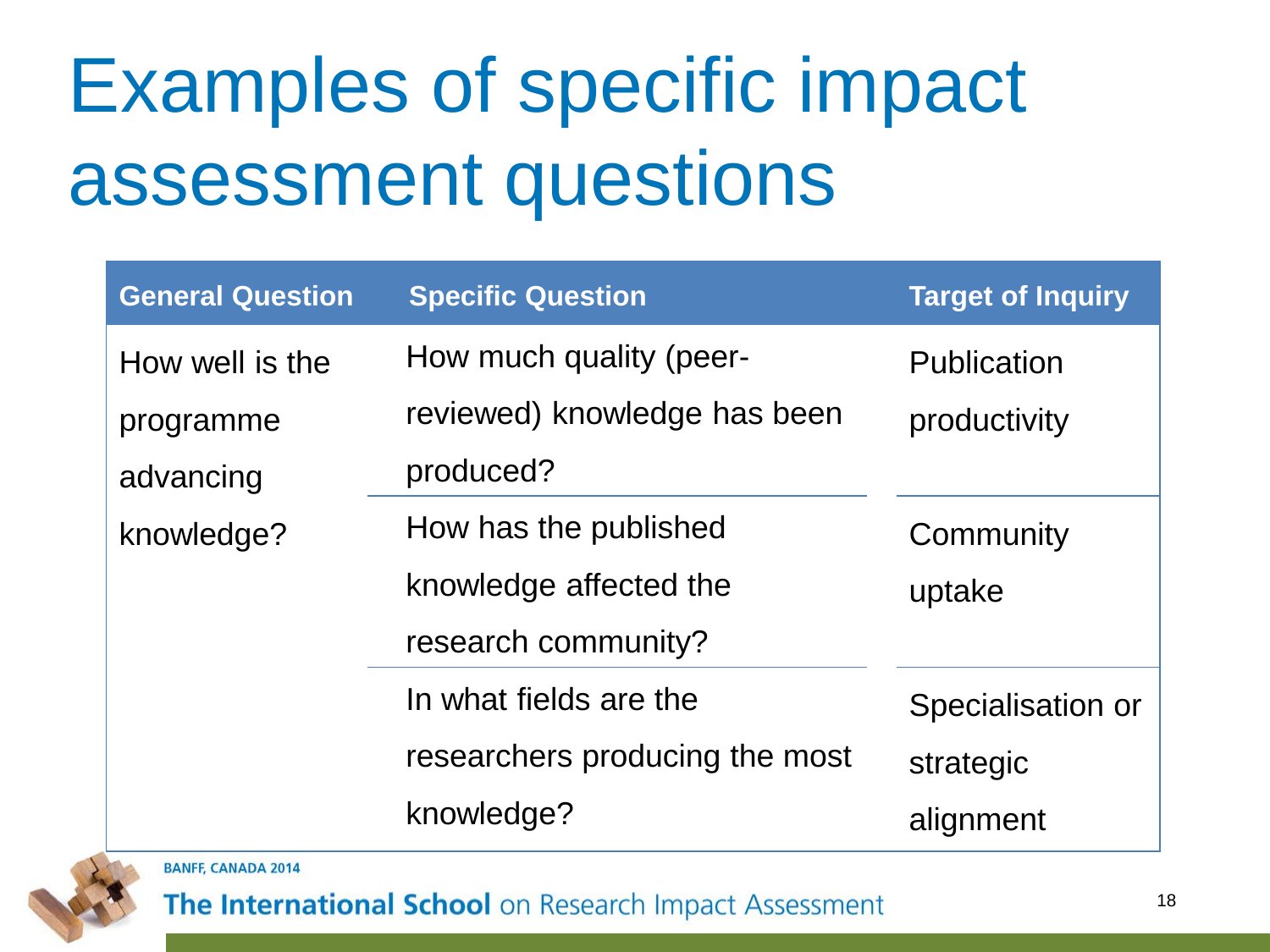# Learning activity



- Review the general assessment question for *arc*
- Given the impact category of interest and the stakeholder needs, write 2-3 quality specific assessment questions
- 5 minutes

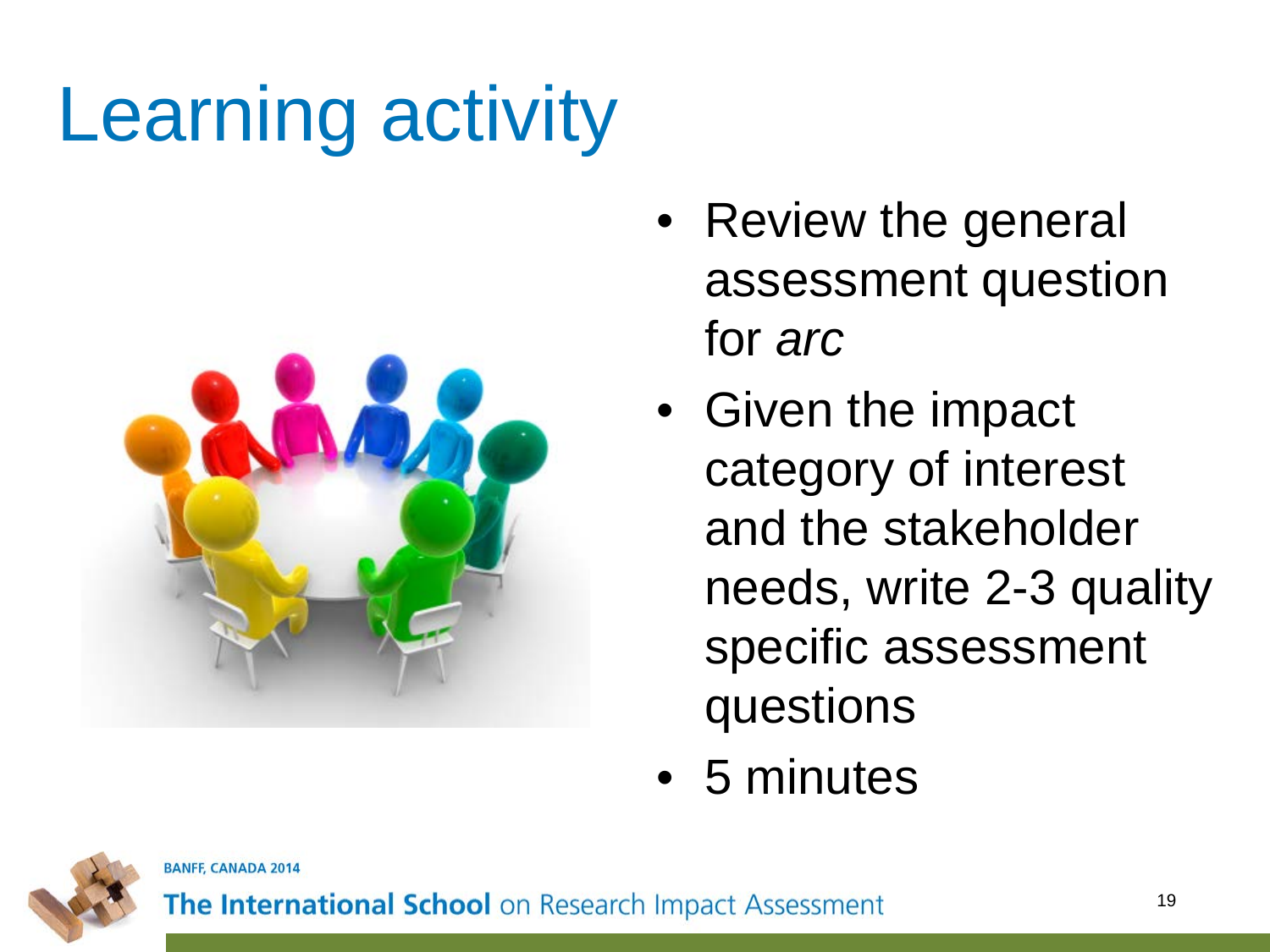#### Key messages

- Questions are linked to the purpose of the impact assessment
- Co-develop questions with the stakeholders
- Prioritisation is often required and can help focus the assessment
- The programme theory is an important tool for developing specific questions
- Ensure good and quality questions
- Don't rush the process!



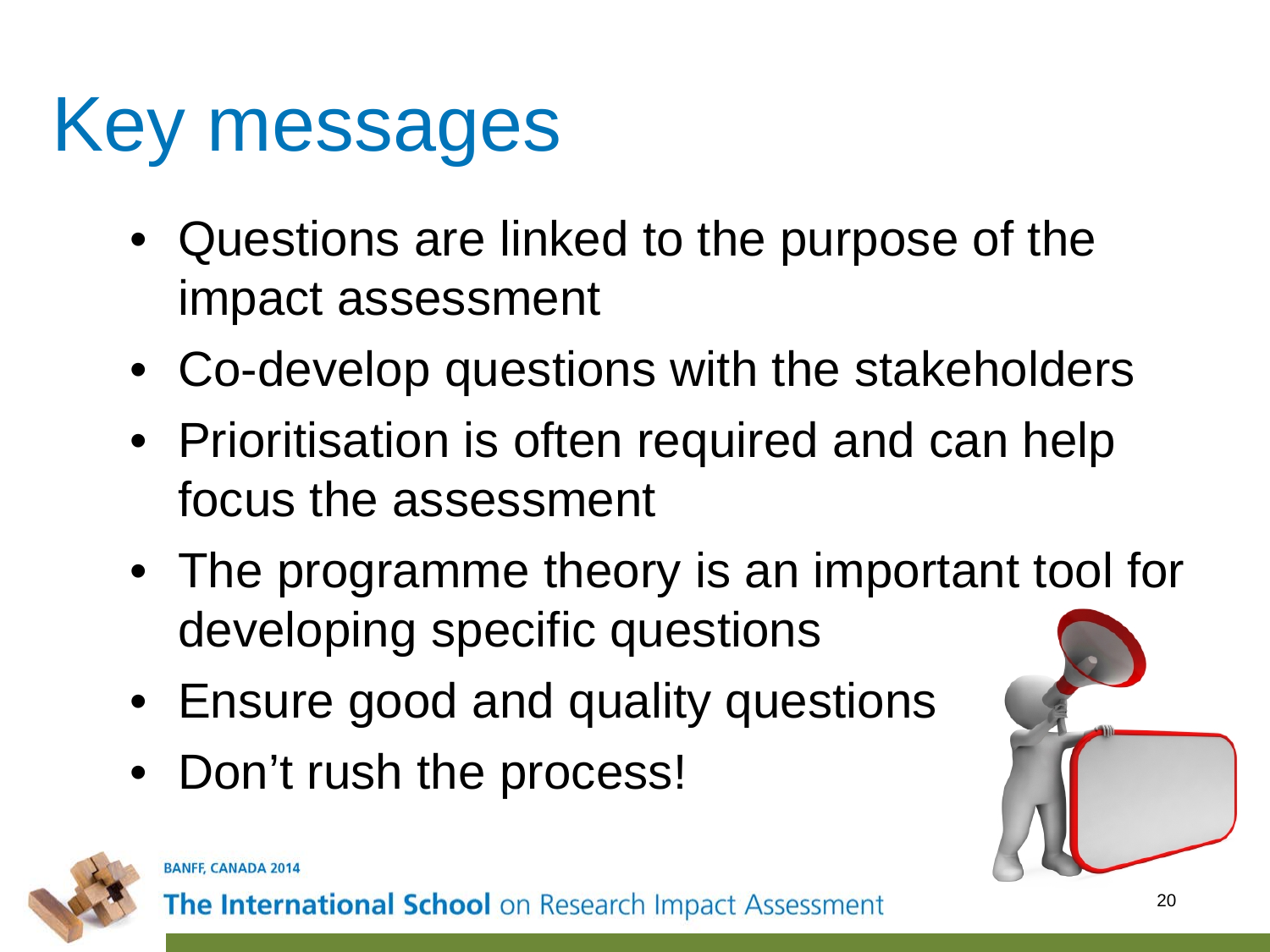#### Recommended readings

Rossi PH, Lipsey MW, Freeman HE. (2004). *Evaluation: A*  Systematic Approach (7<sup>th</sup> ed.). Thousand Oaks, CA: Sage Publications Inc.

Alkin MC. (2011). *Evaluation Essentials: From A to Z*. New York, NY: The Guilford Press.

Preskill H & Jones N. (2009). *A Practical Guide for Engaging Stakeholders in Developing Evaluation Questions.* Robert Wood Johnson Foundation. Available at: [http://www.rwjf.org/pr/product.jsp?id=49951\)](http://www.rwjf.org/pr/product.jsp?id=49951)

McDavid JC, Huse I, Hawthorn LRL. (2013). *Program Evaluation and Performance Management: An Introduction to Practice (*2nd ed.). Thousand Oaks, CA: Sage Publications, Inc.



**BANFF, CANADA 2014**